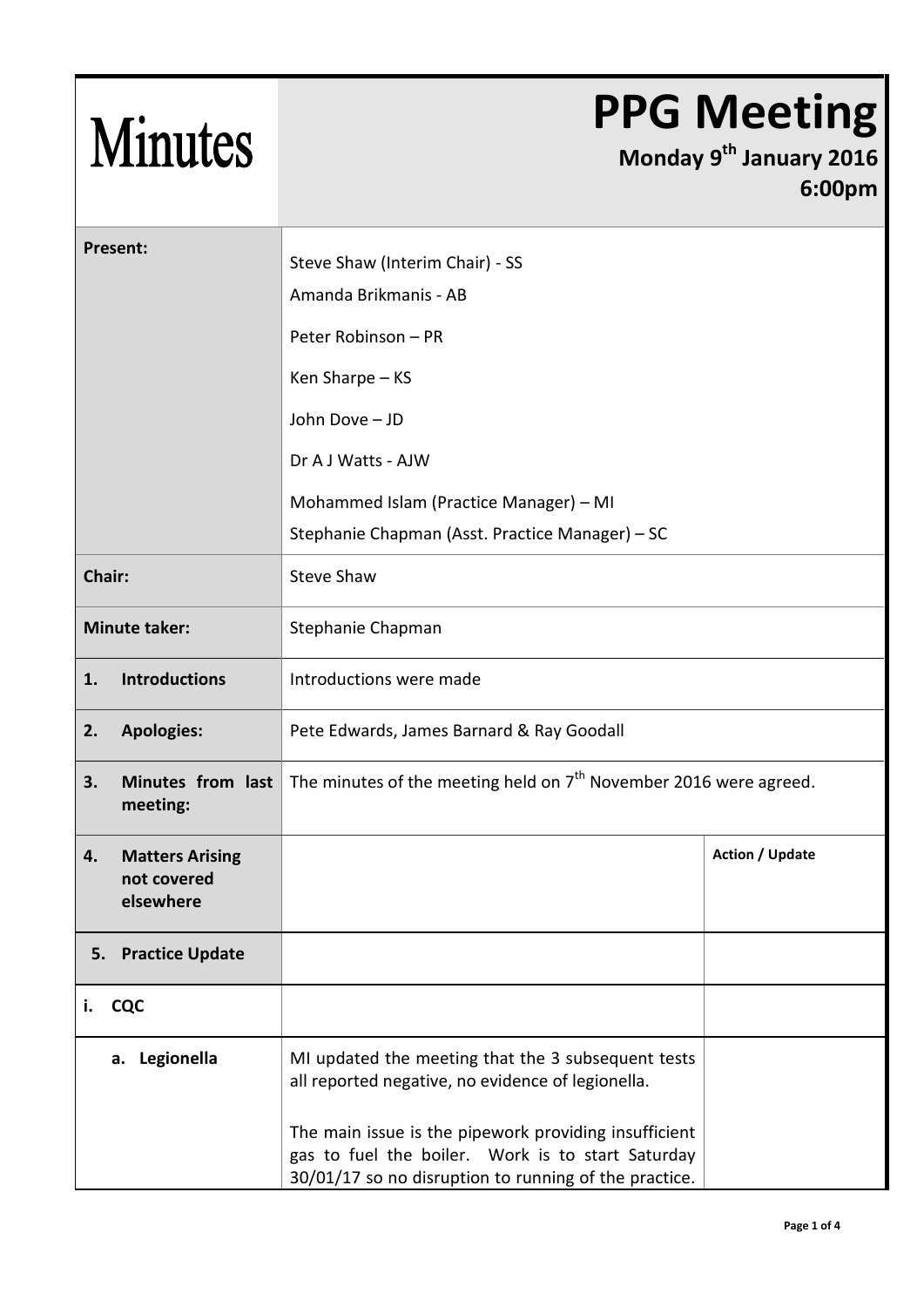|                                          | All work should be rectified by the end of February<br>2017.                                                                                                                                                                                                                                                                                                                                                                                                                                                                                                                                                                                                                                                                       |  |
|------------------------------------------|------------------------------------------------------------------------------------------------------------------------------------------------------------------------------------------------------------------------------------------------------------------------------------------------------------------------------------------------------------------------------------------------------------------------------------------------------------------------------------------------------------------------------------------------------------------------------------------------------------------------------------------------------------------------------------------------------------------------------------|--|
| ii. Best Practice                        | MI explained the Best Practice Local Enhanced<br>Service and asked the meeting their opinion and<br>views on DNAs.                                                                                                                                                                                                                                                                                                                                                                                                                                                                                                                                                                                                                 |  |
|                                          | AJW reported this is an on-going issue but<br>improvement has been shown on charts and advised<br>previously the practice did remove some patients but<br>fewer now, not a general ## and out. Previously after<br>three letters patients would be removed but we<br>made a conscious decision to move away from this<br>approach. Clinicians will view the records of DNA'd<br>patients and flag a DNA read code $-$ the action<br>depends on the clinician. The clinician will ring the<br>patient, especially vulnerable patients.                                                                                                                                                                                              |  |
|                                          | Mobile phone reminders sent out the day before<br>works well.                                                                                                                                                                                                                                                                                                                                                                                                                                                                                                                                                                                                                                                                      |  |
|                                          | AB proposed the practice to send text messages to<br>inform patient of DNAs and after 3rd practice to<br>decide action.                                                                                                                                                                                                                                                                                                                                                                                                                                                                                                                                                                                                            |  |
| iii. Appointments<br><b>Doctor First</b> | MI advised we are currently awaiting feedback for<br>possible funding for the Doctor First IT Scheme (total<br>cost £9-10,000). We had a presentation by Dillon<br>Sykes at Productive Primary Care Ltd and received<br>positive feedback from both GPs, clinical and admin<br>staff. MI explained there is a lot of background work<br>to undertake and will take 3-4 months to collate the<br>data and this will also involve upgrading the<br>telephone system.<br>Some PPG members weren't aware of the different<br>ways of booking appointments. AJW informed the<br>meeting that as a practice we have the highest<br>proportion of number of patients booking on line.<br>SC advised the meeting that we have 3 designated |  |
|                                          | receptionists taking all incoming calls in a back office<br>from 08.30am. MI reported that due to limitation of<br>the telephone system if more than 10 calls in a queue<br>it will give an engaged tone.<br>AJW informed the meeting there is a set rule for the<br>release<br>appointments<br>of<br>designate<br>the<br>and                                                                                                                                                                                                                                                                                                                                                                                                      |  |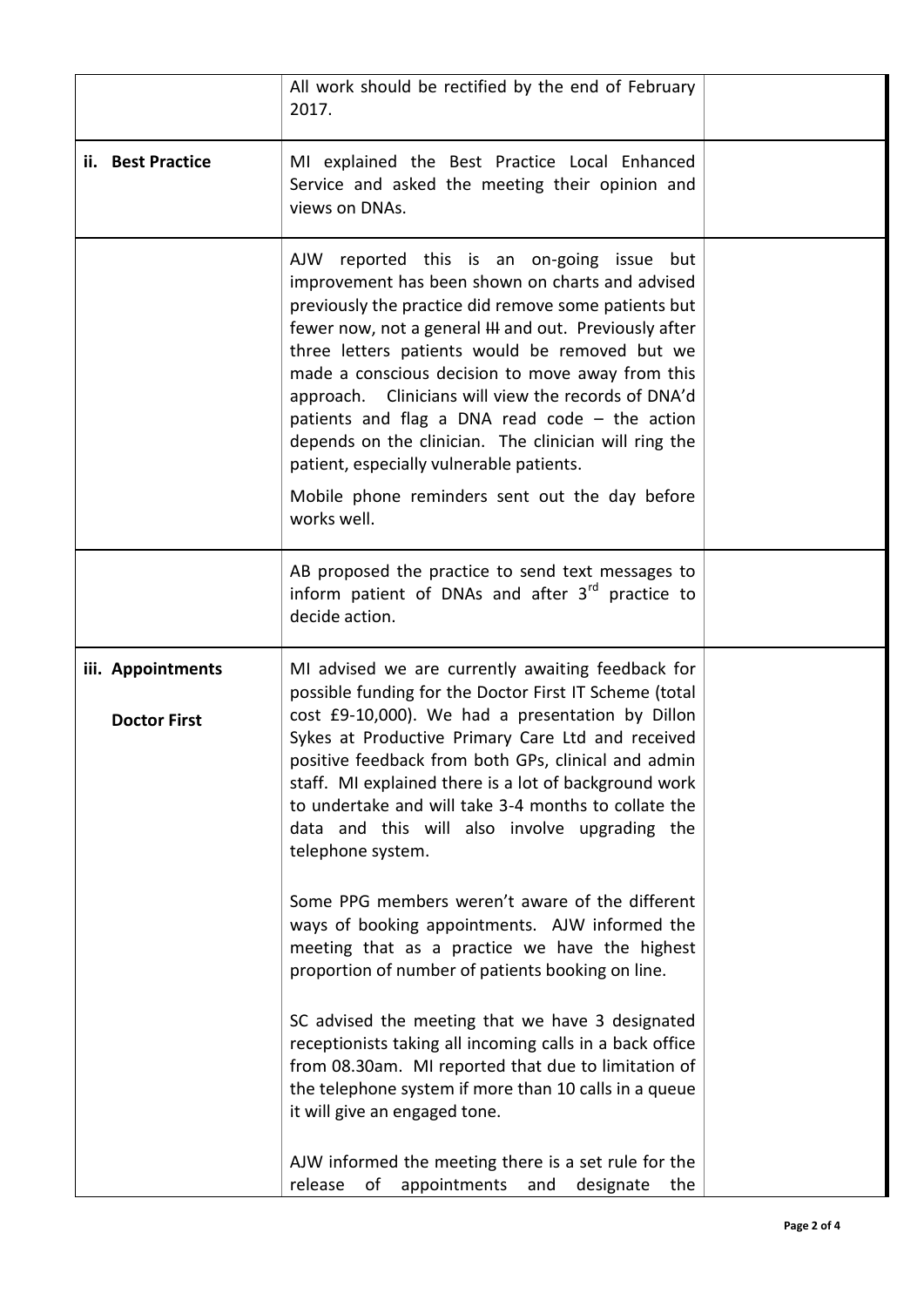|                                                     | proportion of the way slots can be booked. It was<br>also reported the use of telephone slots and that 4<br>slots are available per GP every morning.<br>It was also confirmed for KS that the GP can book<br>follow up appointments during consultations. |  |
|-----------------------------------------------------|------------------------------------------------------------------------------------------------------------------------------------------------------------------------------------------------------------------------------------------------------------|--|
| 6. Action Planning                                  |                                                                                                                                                                                                                                                            |  |
| <b>AGM</b><br>ı.                                    | The AGM date confirmed 13 <sup>th</sup> March 2017, 6pm. The<br>agenda was discussed and will include election of<br>Officers, report by the Chair, a presentation by one of<br>the practice partners followed by refreshments and<br>question time.       |  |
|                                                     | 6.00 Business<br>6.30 Q&A                                                                                                                                                                                                                                  |  |
|                                                     | It was agreed to promote the event on the Practice<br>display screens, website and newsletter. The group<br>felt it not unreasonable to receive a text message<br>promoting the event.                                                                     |  |
|                                                     | SS suggested PPG members are to point out this is<br>not the forum to discuss complaints.                                                                                                                                                                  |  |
|                                                     | PR advised the need for a theme/topic - access,<br>development and suggested the CCG's changes to<br>prescribing.                                                                                                                                          |  |
|                                                     | Everyone active and Self-care Hub to have 5 min<br>presentation and stands                                                                                                                                                                                 |  |
|                                                     | Other proposed topics were challenges facing<br>practice, appointments<br>general<br>the<br>patient<br>perspective, the role of the ANP and in-house<br>pharmacist.                                                                                        |  |
|                                                     | SS to finalise agenda and liaise with SC.                                                                                                                                                                                                                  |  |
| point<br>10<br><b>PPG</b><br>7.<br>excellence quest | For discussion next meeting.                                                                                                                                                                                                                               |  |
| <b>Topics</b><br>for<br>8.<br>next<br>meeting       | 10 point PPG excellence quest.<br>а.<br>b. Abusive Patient Policy                                                                                                                                                                                          |  |
| <b>Any other business</b><br>9.                     |                                                                                                                                                                                                                                                            |  |
| i. Network event                                    | Tuesday 17 <sup>th</sup> January 2017 at The Towers, Mansfield.                                                                                                                                                                                            |  |